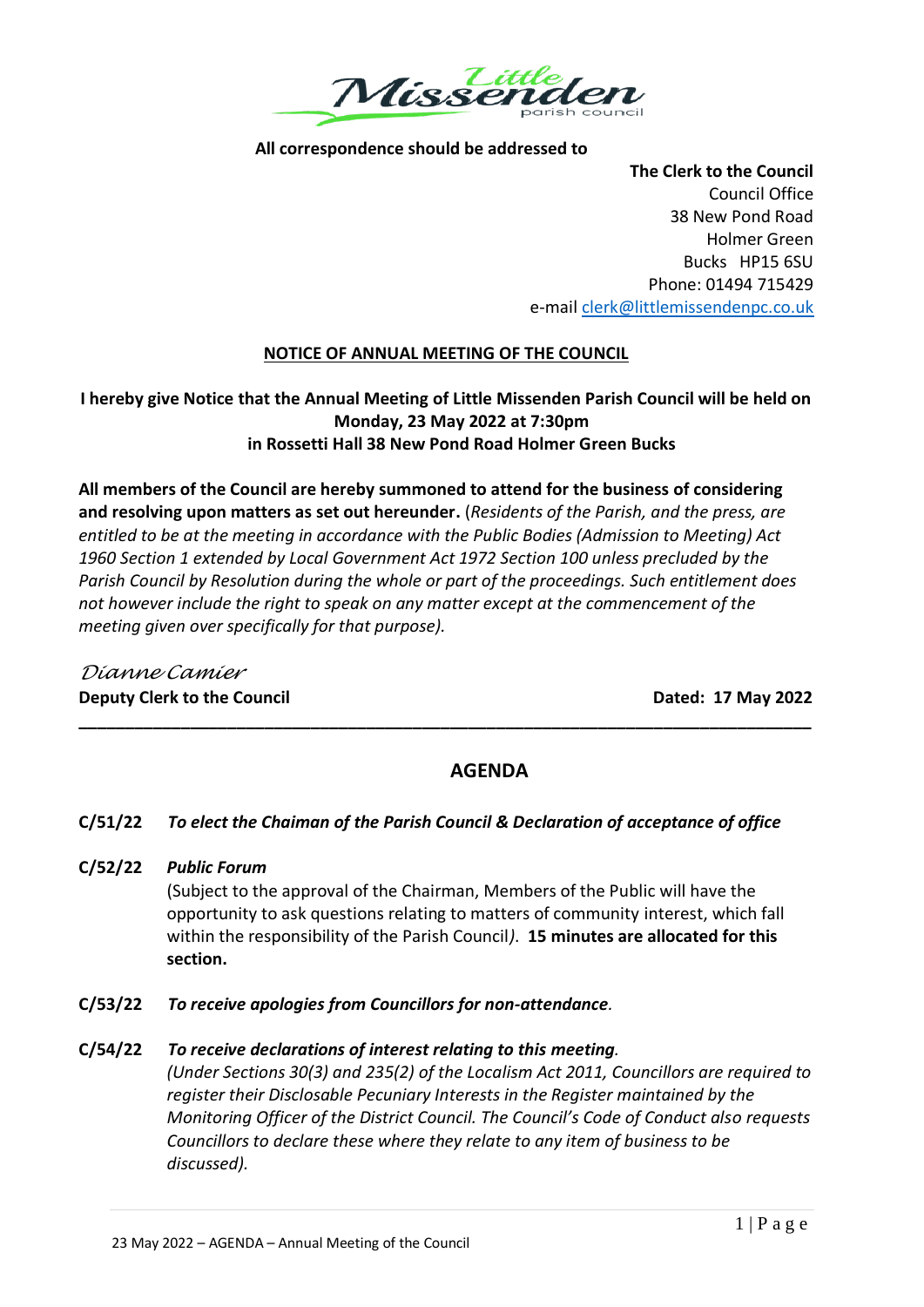

- **C/55/22** *To receive and approve the previous Council Meeting Minutes* of 25 April 2022.
- *C/56/22 To elect the Vice Chairman of the Council*
- *C/57/22 To appoint membership to the following committees* Finance and general Purposes Planning Open Spaces Rossetti Hall
- *C/58/22 To appoint membership to associated organisations* Community Board Representative Youth Representative Chiltern and South Bucks Policing Issues Forum representative
- *C/59/22 To approve the asset register*
- *C/60/22 To review Insurance cover*
- *C/61/22 To review the risk assessment register*
- *C/62/22 To receive and note reports from Buckinghamshire Unitary Councillors*
- **C/63/22** *Individual Committee Reports 63.1 Chairman's Report*
	- a) Little Missenden Village School Meeting

#### *63.2 The Chair of Planning*

- a) Planning applications
- **1. 5 Chilton Close Holmer Green Bucks HP15 6XH** Part single, part two storey side extension, new porch and change to kitchen window **PL/22/1315/FA Validated: 11 April 2022 Deadline for consultation: Received by LMPC: 6 May 2022 Determination date: 6 June 2022**

#### **2. Klee House Deep Mill Lane Little Kingshill Bucks HP16 0DJ**

Variation of condition 12 (Approved Plans) of planning permission PL/20/1392/FA (Demolition of existing outbuilding and erection of a detached dwelling, associated landscaping and formation of vision splays on existing vehicle access.) to allow for an increase in floor space and changes to internal layout, windows and doors. **PL/22/1324/VRC**

**Validated: 12 April 2022 Deadline for consultation: Received by LMPC: 6 May 2022 Determination date: 7 June 2022**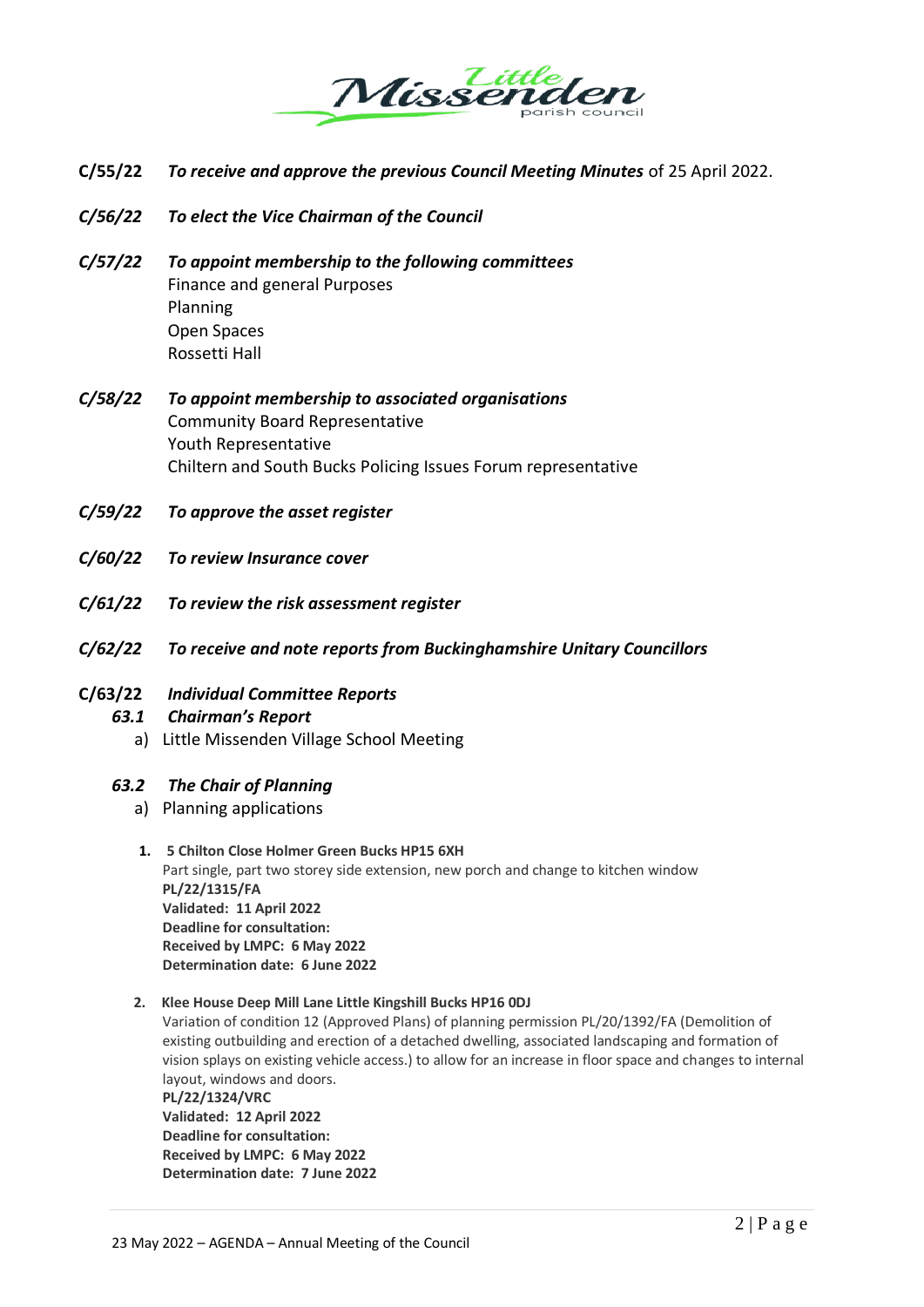

**3. 19 Watchet Lane Holmer Green Buckinghamshire HP15 6UF** New front porch canopy **PL/22/1366/FA Validated: 9 May 2022 Deadline for consultation: 1 June 2022 Received by LMPC: 12 May 2022 Determination date: 4 July 2022**

#### **4. 1 St Christophers Close Little Kingshill Buckinghamshire HP16 0DU**

Single storey rear extension, new pitched roof with 2 rooflights over existing front and side single storey flat roofs, partial garage conversion to living space, new raised rear patio with steps, and extension of existing fence on eastern boundary (amendment to planning permission PL/21/4162/FA) **PL/22/1441/FA**

**Validated: 22 April 2022 Deadline for consultation: 6 June 2022 Received by LMPC: 16 May 2022 Determination date: 17 June 2022**

- b) HW8 Tralee Farm update
- c) Tralee Farm Approval of details of submission to Planning inspectorate

#### *63.3 Chair of Finance*

- a) Agree monthly payments.
- b) Expenditure for the coming year.

#### *63.4 Chair of Open Spaces*

a) Holmer Green and Little Missenden play areas and additional / replacement play equipment.

#### **C/64/22** *Councillors Items for Discussion and, where necessary, approval*

- a) Application to Vary a Premises Licence for The Royal British Legion, Holmer Green
- b) Extended Warranty of 2 Swarco MVAS units based in Little Missenden and Little Kingshill
- c) To consider the amended Street Furniture policy
- d) LMPC and Schools Alliance meeting Update and request for funding of £500 towards a traffic survey - **Councillor S Baker**
- e) To consider the placing of 3 picnic benches on Holmer Green Common, under large tree by play area with a litter bin located nearby- **Councillor C Thirsk**
- f) To consider a proposal for the ground clearance of the overgrown land behind Copners Drive with a view to developing the area as an Orchard – **Councillor C Thirsk**
- g) To discuss proposal to provide bike stands and improvements to noticeboard area in Holmer Green and approval for a Community Board application for this purpose - **Councillor C Thirsk**

#### **C/65/22** *Neighbourhood Plan*

#### **C/66/22** *Rossetti Hall*